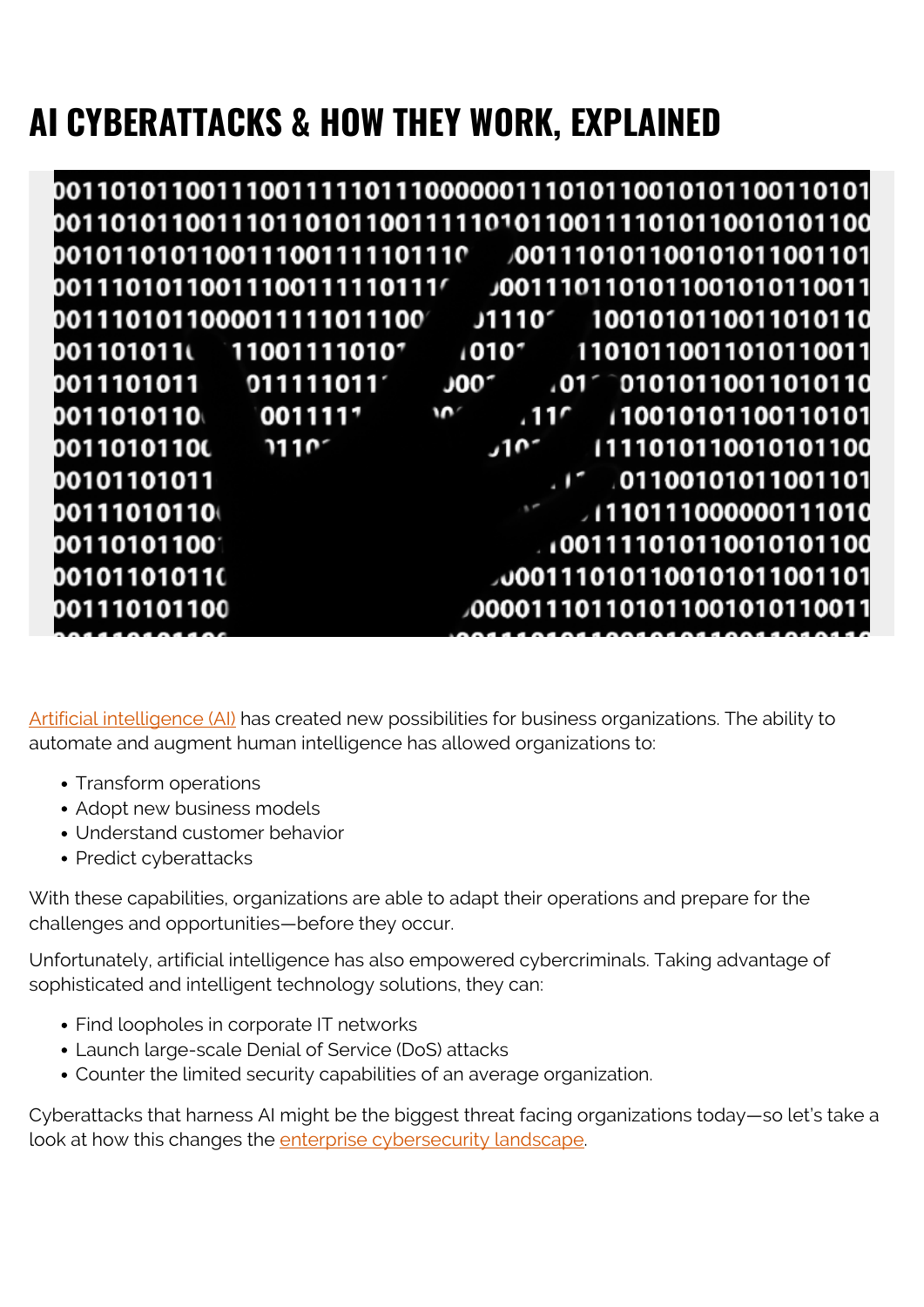## **Modern cyberattacks attack data**

Until recently, many cyberattacks were intended to compromise networks and access sensitive information. [These stats](https://www.varonis.com/blog/cybersecurity-statistics/) are beginning to tell a newer, bigger story:

- In the first six months of 2020, 36 billion data records were compromised.
- Only 5% of an organization's files are protected, on average.
- The average [data breach](https://blogs.bmc.com/blogs/data-breaches/) costs \$3.86 million in damages. That cost is bound to increase thanks to prevailing stringent regulations, like GDPR, that impose financial penalties on organizations failing to adopt the necessary security measures.
- It takes 200 days+ on average to first identify a security breach and up to 280 days to contain the damages.

Now consider the size of our digital universe, the [big data](https://blogs.bmc.com/blogs/big-data/) that represents the opportunity for business organizations to leverage AI solutions in making well-informed decisions. We have already produced 44 zettabytes (44×1021) of data. By the year 2025, we expect to have generated 175 zettabytes of information.

So, what does this big data mean for attackers? The threat surface just got exponentially bigger. Consider these AI adoption trends:

- 58% of the respondents believe they have used AI in at least one of the business functions ([McKinsey\)](https://www.mckinsey.com/business-functions/mckinsey-analytics/our-insights/global-survey-the-state-of-ai-in-2020).
- The number of organizations adopting AI technologies has increased by more than 270% since 2015 [\(Gartner, 2019](https://www.gartner.com/en/newsroom/press-releases/2019-01-21-gartner-survey-shows-37-percent-of-organizations-have)).
- More than 50% of the organizations reported improvement in productivity due to AI technology investments ([PWC, 2018\)](https://www.pwc.lu/en/digital-services/docs/pwc-ai-predictions-2018-report.pdf).
- The global AI market is expected to reach \$327.5 billion by 2021, at a year on year growth of 16.4% ([IDC\)](https://www.idc.com/getdoc.jsp?containerId=prUS47482321#:~:text=The%20AI%20Services%20category%20grew,reaching%20%2437.9%20billion%20by%202024.).

These trends have given rise to a new form of cyberattack threat vertical: AI cyberattacks.

### **What are AI cyberattacks?**

AI Cyberattacks is the term for any offensive maneuvers launched on:

- AI systems
- Data
- [The data processing pipeline](https://blogs.bmc.com/blogs/data-pipeline/)

Since most AI practitioners excel at making sense of the available information, they are rarely the [security experts](https://blogs.bmc.com/blogs/secops-roles/) who can protect their systems and data. Cybercriminals have found ways to compromise these systems, which has led to the concept of adversarial AI. This type of cyberattack jeopardizes the potential of data and AI systems to deliver the promised value to the business.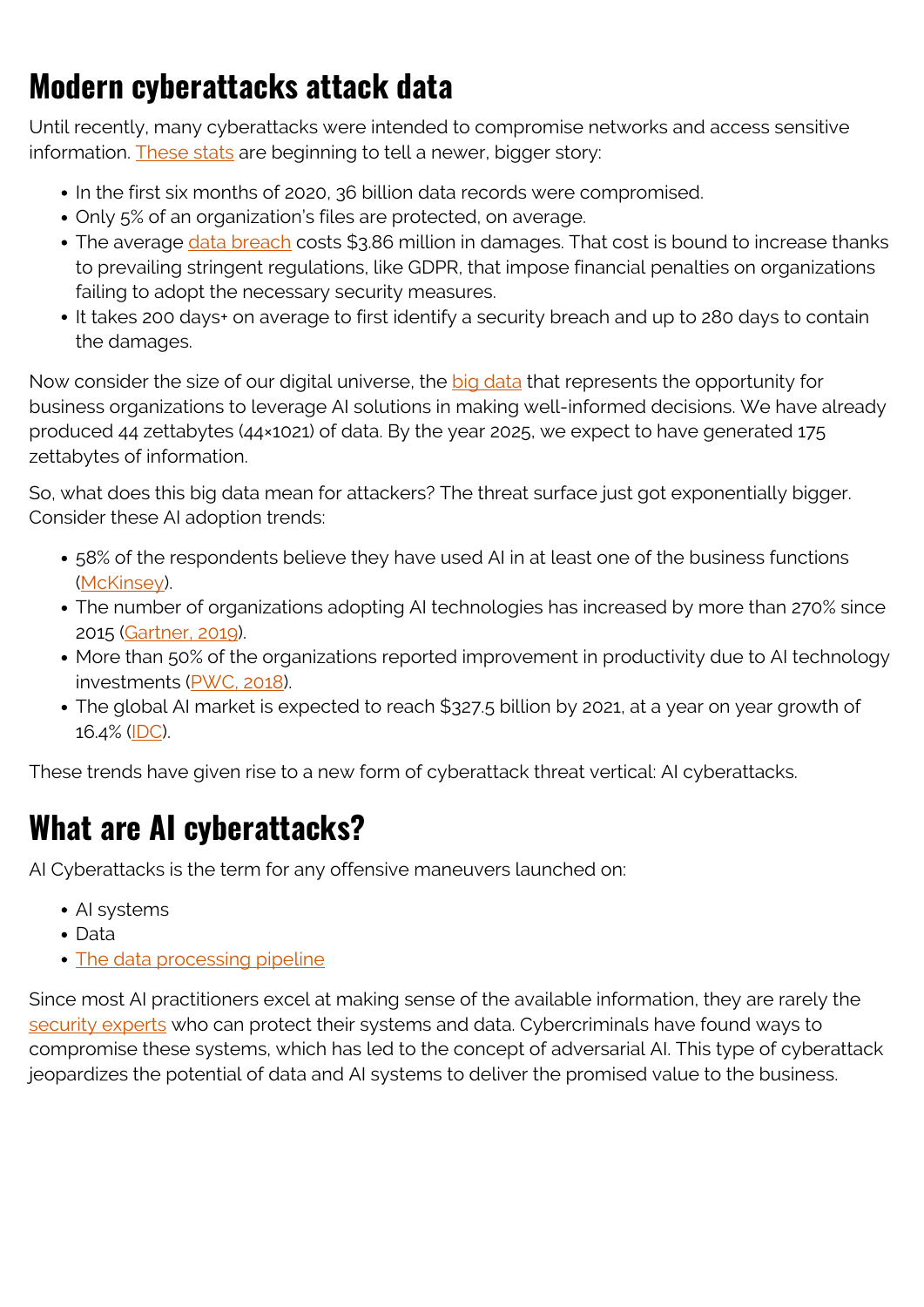

### **Common types of AI cyberattack**

According to Gartner:

*Through 2022, 30% of all AI cyberattacks will leverage training-data poisoning, AI model theft or adversarial samples to attack AI-powered systems.*

In an effort to understand and mitigate potential threats, let's look at these three AI-focused attack models.

### **AI model theft**

AI model theft is the reverse engineering or hijacking of AI models. Once a model is trained and embedded on a vulnerable hardware chip or a [cloud network,](https://blogs.bmc.com/blogs/public-private-hybrid-cloud/) cybercriminals can:

- Access the AI systems
- Reverse engineer the machine learning (ML)/AI models

Confidential AI models are also being deployed on public networks accessible through API queries. [Algorithms](https://blogs.bmc.com/blogs/machine-learning-algorithms/) can also be reconstructed based on the data being ingested and delivered as an output from deployed models.

#### **Adversarial samples**

Adversarial samples are small sample instances that introduce feature perturbations, causing AI models to learn from the manipulated data and therefore learn to classify incorrectly. The samples are counterfactual, and the ML models fail to interpret them. As a result, the model becomes a source of incorrect classification decisions.

For example, consider a self-driving Tesla that is designed to slow down ahead of a stop sign. If the